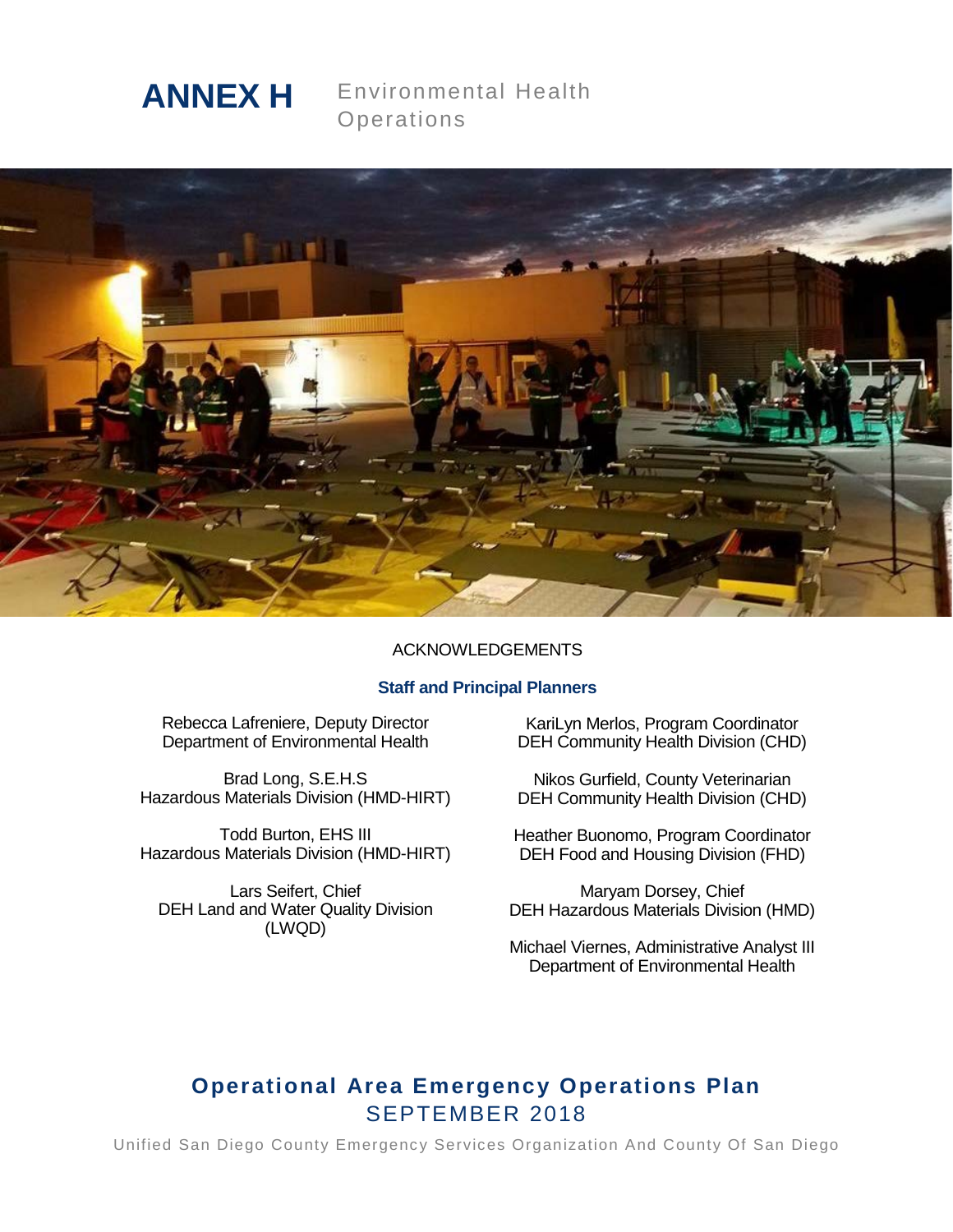## **EXECUTIVE SUMMARY**

This annex describes the role of the Department of Environmental Health (DEH). DEH has several roles and responsibilities, including:

- Health inspection of shelters
- Hazardous materials response
- Inspection of filtration plants and determining if water is potable
- Establishing methods and procedures for dealing with vector and rodent control
- Health inspections of food delivery systems

#### **TABLE OF CONTENTS**

| General                               |    |
|---------------------------------------|----|
| <b>Concept of Operations</b>          | 3  |
| <b>Responsibilities and Functions</b> | 3  |
| Direction, Control, or Coordination   | 11 |
| Information Collection and            |    |
| <b>Dissemination</b>                  | 12 |
| <b>Communications</b>                 | 13 |
| Administration, Finance,              |    |
| Logistics                             | 14 |
| <b>Annex Development and</b>          |    |
| Maintenance                           | 15 |
| <b>Authorities and References</b>     | 15 |
| <b>Attachments</b>                    | 16 |
|                                       |    |

#### **GENERAL**

## **INTRODUCTION**

The Environmental Health Operations Annex to the San Diego County Operational Area Emergency Operations Plan (OA EOP) describes the basic concepts, policies and procedures for providing environmental health services in the event of a disaster. This annex serves as the unifying environmental health document for the County of San Diego and the Cities in the Operational Area (OA) as authorized by the Emergency Services Agreement.

Note: This annex is not applicable for incidents at the San Onofre Nuclear Generating Station (SONGS). For all events at SONGS, refer to the San Diego County Nuclear Power Plant Emergency Response Plan.

## **PURPOSE**

To establish emergency environmental health operations, assign responsibilities, and provide actions and responses to environmental health problems associated with disasters.

### **SCOPE**

The Environmental Health Operations Annex provides for a coordinated Environmental Health response to actual or potential public and environmental health problems associated with disasters. Response to these issues is generally carried out in accordance with the National Response Framework (NRF).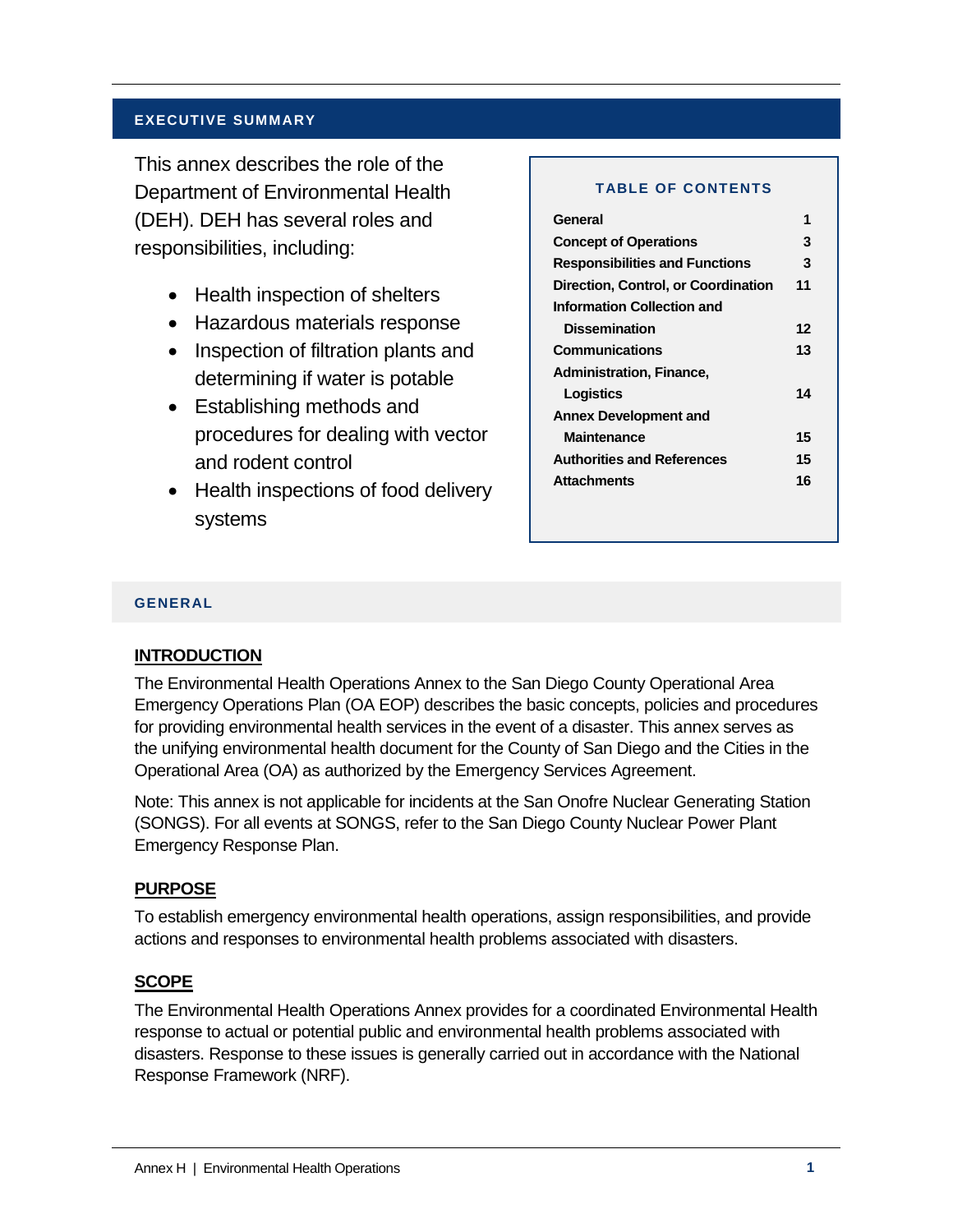The scope of the Environmental Health Operations Annex includes the appropriate actions to prepare for, respond to, and recover from a risk to public health, welfare, or the environment caused by actual or potential natural disasters and/or acts of terrorism. Appropriate general actions can include, but are not limited to: actions to prevent, minimize, or mitigate a hazardous materials release; efforts to ensure food, public pool, and housing safety to the community; develop methods and procedures to prevent vector-borne disease transmission; to ensure a safe and sanitary potable water supply; and to determine actions to contain and prevent contamination of surface water and groundwater from sewage or wastewater releases. Examples of specific actions may include: sampling a drinking water supply to determine if there has been contamination or if it is potable; accessing incidents involving Chemical, Biological, Radiological and Nuclear (CBRN) hazards, stabilizing a CBRN incident/release through the use of active mitigation using berms, or impoundments; inspection of mass feeding stations and temporary shelters; decontaminating public areas, buildings and structures; using drainage controls, fences, warning signs, or other security or site-control precautions; oversee the cleanup and removal of CBRN materials and other actions as deemed necessary.

# **GOAL AND OBJECTIVES**

The overall goal of environmental health operations during a disaster is to minimize loss of life and human suffering, prevent disease, and promote optimum health by monitoring and mitigating environmental factors.

The overall objectives of environmental health operations during a disaster are to:

- Provide leadership and guidance in all environmental health-related incidents.
- Provide environmental health protection measures.
- Provide guidance in food handling, mass feeding and sanitation in emergency facilities.
- Inspect and advise on general sanitation matters.
- Coordinate environmental health-related activities among other local public and private response agencies and groups.
- Assist with damage assessments/health and safety assessments.

### **About DEH**



T he Department of Environmental Health (DEH) enhances San Diegans' quality of life by protecting public<br>bealth and safeguarding environmental quality educating the public to increase environmental awareness. health and safeguarding environmental quality, educating the public to increase environmental awareness, and implementing and enforcing local, state, and federal environmental laws. DEH regulates the following: retail food safety; public housing; public swimming pools; small drinking water systems; mobile-home parks; onsite wastewater systems; recreational water; aboveground and underground storage tanks and cleanup oversight; and medical and hazardous materials and waste. In addition, DEH serves as the Solid Waste Local Enforcement Agency, prevents disease carried by rats and mosquitoes and helps to ensure safe workplaces for County employees.

# WHOLE COMMUNITY APPROACH

The San Diego Operational Area is committed to achieving and fostering a whole community emergency management system that is fully inclusive of individuals with disabilities and others with access and functional needs. For further details on our whole community approach to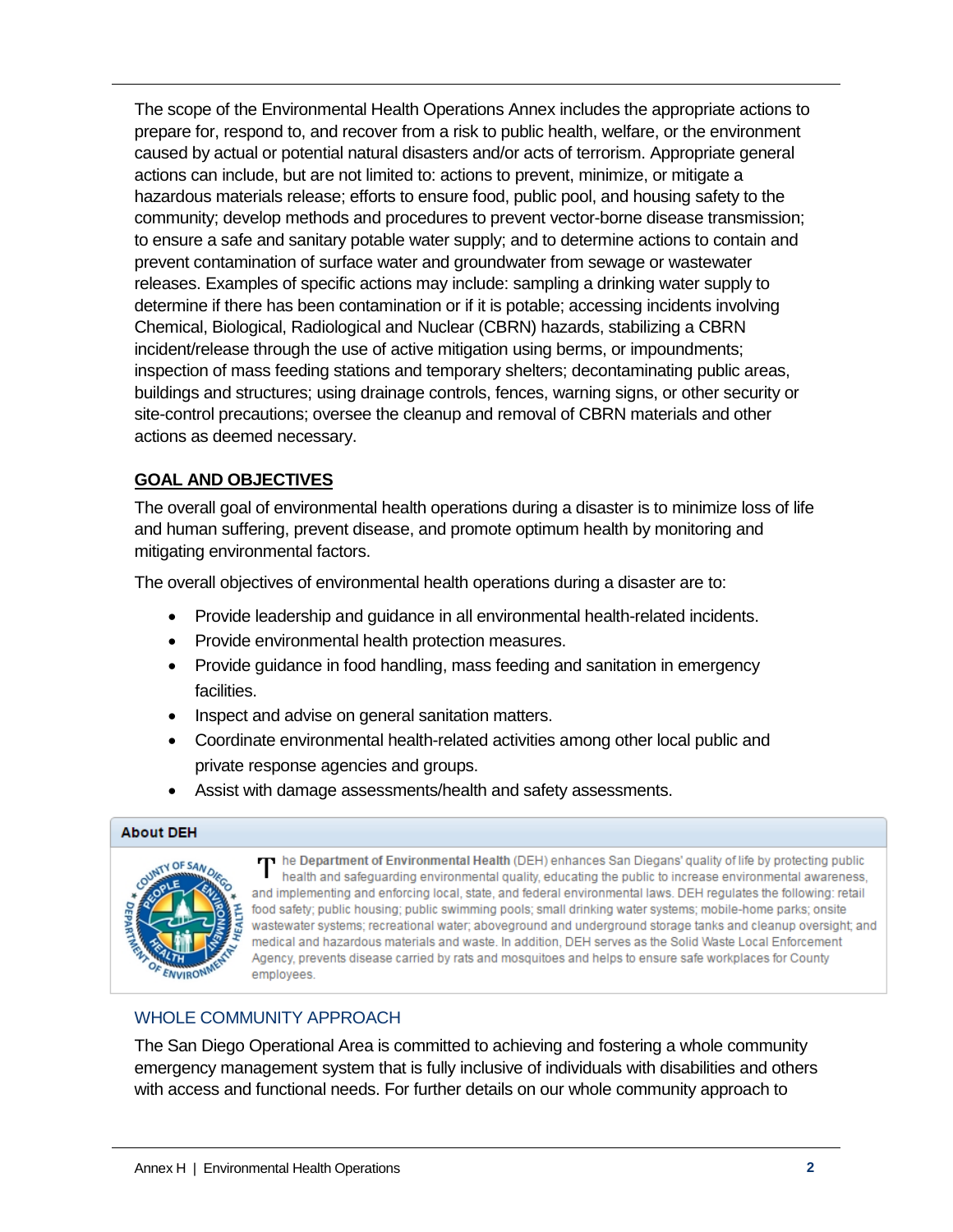emergency management, which includes the integration of inclusive emergency management practices, refer to the Basic Plan.

## **CONCEPT OF OPERATIONS**

The County of San Diego is structured into five separate organizational groups. The Land Use and Environment Group (LUEG) and HHSA are responsible for health/medical and environmental mitigation of impact or potential impact resulting from an environmental emergency or disaster. The County of San Diego Department of Environmental Health works with other departments when there is potential or actual effect to the public health of the general population as related to water, food, air, soil, vector-borne diseases, or other environmental factors.

To effectively respond to disasters within the OA the DEH has instituted a Departmental Operations Center (DOC) to manage all DEH operations for the OA. The DEH-DOC Manager will oversee the emergency management operation within the DEH-DOC. Each section of the DEH-DOC will be led by a Section Chief responsible for managing their section in order to accomplish the emergency management objectives established by the Management Section. Once activated, the DEH-DOC will coordinate the support of the field level response through effective coordination and communication of all DEH divisions involved in the incident response.

Field teams will respond under the established Standardized Emergency Management System (SEMS) and National Incident Management System (NIMS) structure of the DEH-DOC. The DEH-DOC is also NIMS and SEMS compliant and all personnel staffing positions within the DEH-DOC have been trained in NIMS and SEMS.

# **CITY EMERGENCY OPERATIONS CENTERS (EOC)**

Individual city plans may call for an environmental health liaison representative to be present when their EOC is activated.

## **RESPONSIBILITIES AND FUNCTIONS**

# **DEH DEPARTMENTAL OPERATIONS CENTER (DOC)**

The DEH-DOC supports the OA EOC. The DEH-DOC is staffed based on the level of emergency. Details of DEH DOC response and operations are specified in the DEH Disaster Preparedness Plan (DPP). The DOC operations follow established standards in the Incident Command System (ICS), State Emergency Management System (SEMS), and the National Incident Management System (NIMS). Staff at the DEH-DOC have the following roles:

DOC Manager Public Information Officer (PIO) Safety Officer Operations Section Chief Planning Section Chief Situation Status Geographic Information Systems (GIS)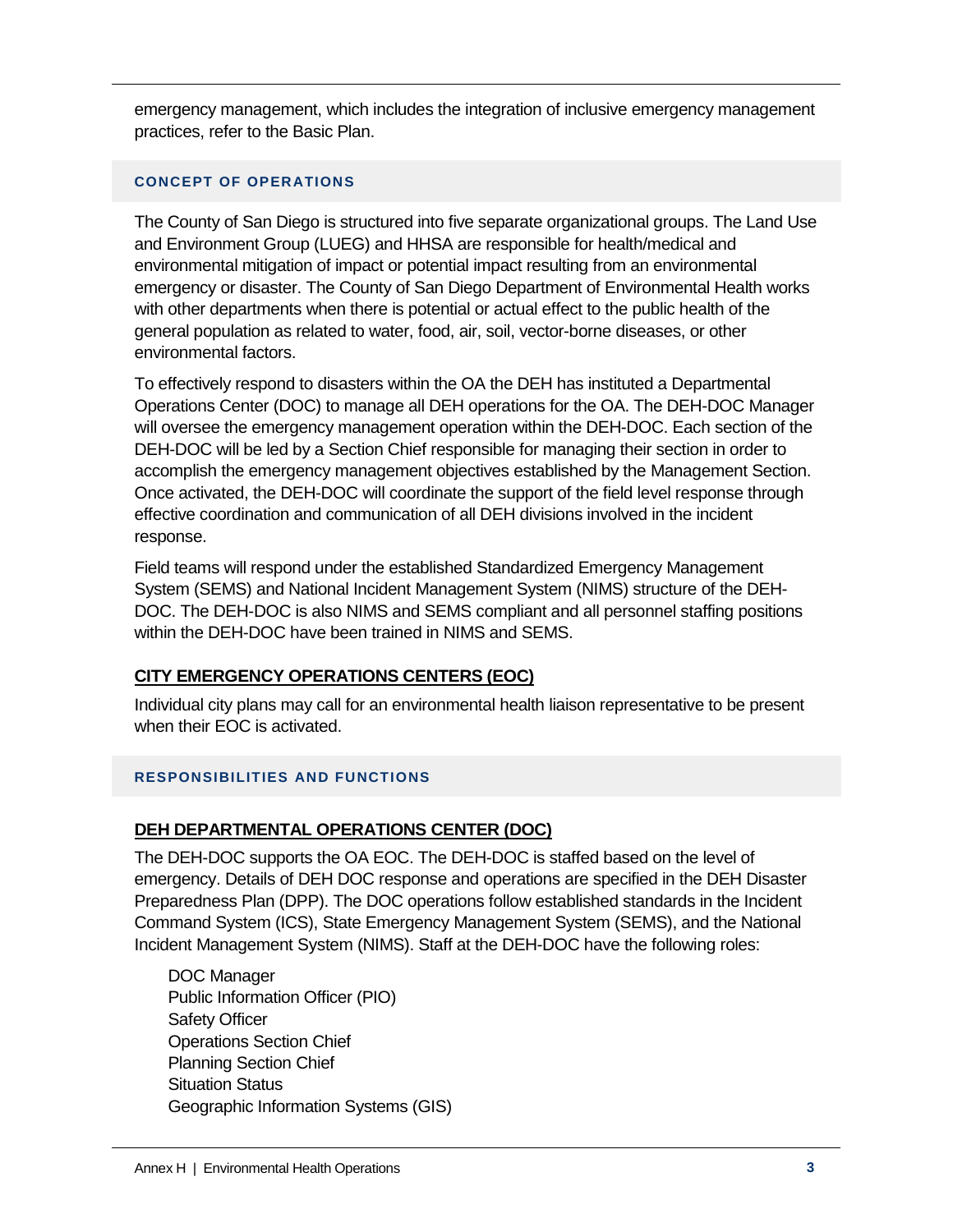Information Technology (IT) Logistics Section Chief Finance Section Chief

## **ASSIGNMENT OF RESPONSIBILITIES**

## DIRECTOR, DEPARTMENT OF ENVIRONMENTAL HEALTH (DEH)

Responsible for providing and coordinating the provision of countywide environmental health services, the Director of DEH, identifies environmental health problems, and coordinates activities with other county agencies, local public and private response agencies or groups, as well as state and federal agencies to resolve the problems. The Assistant Director and Deputy Director may fill in for the Director if unavailable. The orders of succession are listed in the DEH Continuity of Operations Plan.

## ENVIRONMENTAL HEALTH

### **All Divisions**

- Writes and updates the Environmental Health Annex H and any other emergency environmental health plans and procedures.
- Requests and responds to requests from the Regional Disaster Medical Health Coordinator/Specialist (RDMHC/S) and the Health and Human Services Agency (HHSA) DOC for disaster assistance.
- Prepare Standard Operating Guidelines (SOGs) and functional checklists for environmental health response to a disaster, including a system for automatic reporting of pre-designated personnel to assigned disaster posts. This information is maintained in the DEH Disaster Preparedness Plan (DPP).

## **Community Health Division**

### **VECTOR CONTROL**

Vectors are animals or insects capable of transmitting the causative agent of human diseases. Vectors are present in virtually every environment, and at times are involved in the transmission of serious diseases. Vector Control Program functions during disasters may include:

- Mapping of vector sources to determine the extent of infestations, potential for disease occurrence, level of nuisance to be eliminated, and amount of damage to be expected.
- Identification, control and elimination of mosquito sources and rodent infestations
- Implementation of a vector awareness education program to enhance public cooperation.
- Test insect vectors and animal disease reservoirs for zoonotic pathogens.
- Implement or develop new diagnostic tests for emerging vector borne diseases.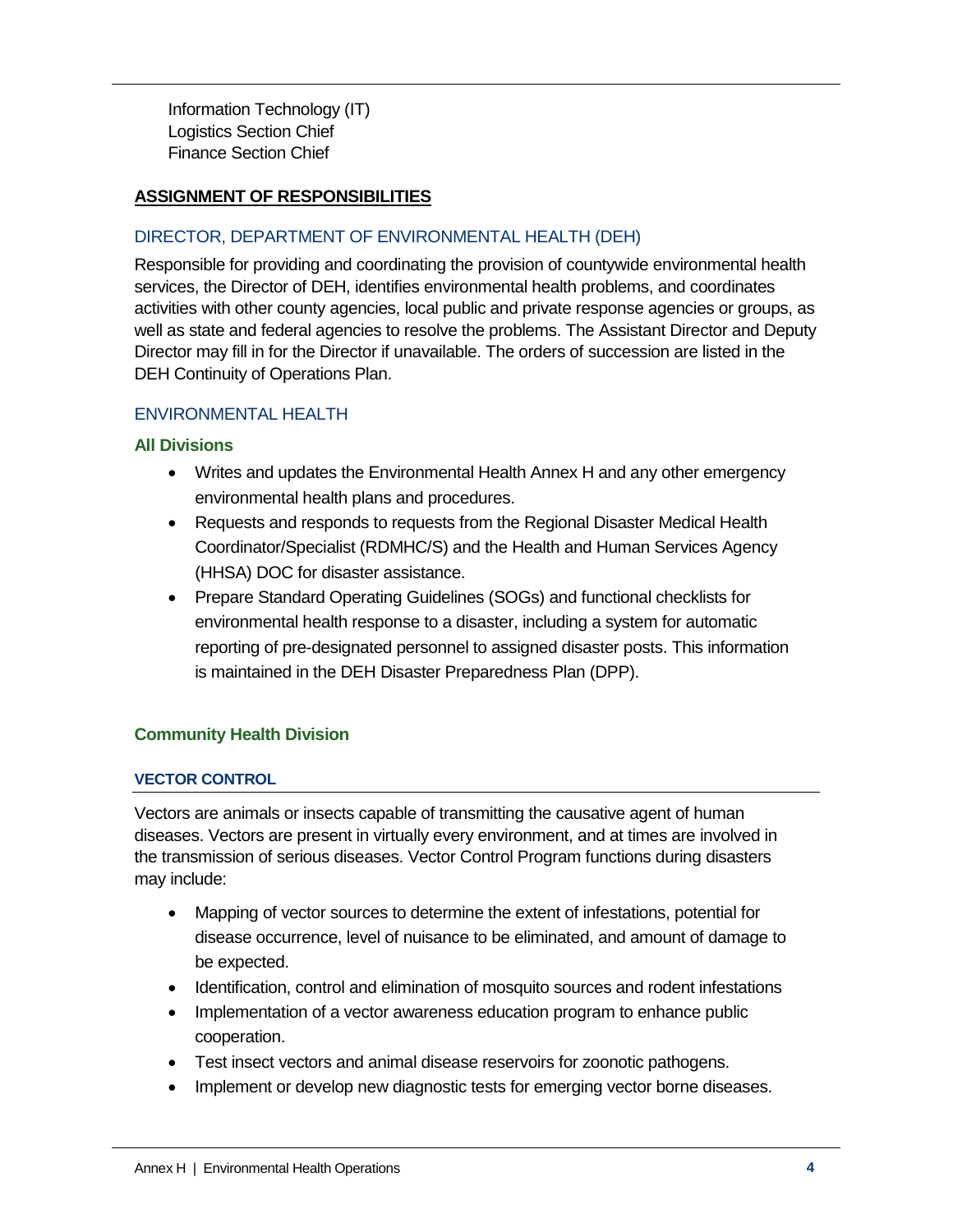- Monitor status of emerging and reemerging vector borne diseases at local, state, federal and international levels.
- Coordinate diagnostic responses with appropriate local, state and federal agencies (County Public Health, California Department Public Health, Centers for Disease Control and Prevention).
- Assist with epidemiologic investigation of vector borne disease outbreaks in people.
- Conduct control activities in response to elevated risks to public health from vectorborne diseases.
- Communicate diagnostic test results to DEH management and public health staff.
- Develop disease prevention recommendations and strategies as they pertain to vectors and animal disease reservoirs. Distribute recommendations to the public utilizing accessible messaging.
- Assist with the coordination of the safe disposal of contagious animals and vectors.
- Train staff in biology, risks and personal protection from new and emerging vectorborne pathogens.



# **RADIATION SAFETY**

During a disaster involving a radiological (nuclear) incident, the HIRT and the CHD Senior Health Physicist will coordinate with the DEH Director and County PHO and assist as follows:

- The Senior Radiological Health Physicist coordinates actions with the California Radiologic Health Branch (RHB).
- Monitor radiological exposure and environmental contamination.
- Coordinate with other local, state, and federal monitoring teams.
- Advise on decontamination of exposed persons, personnel, and property. Decontamination procedures for animals, including service animals, are outlined in **Annex O – Animal Services.**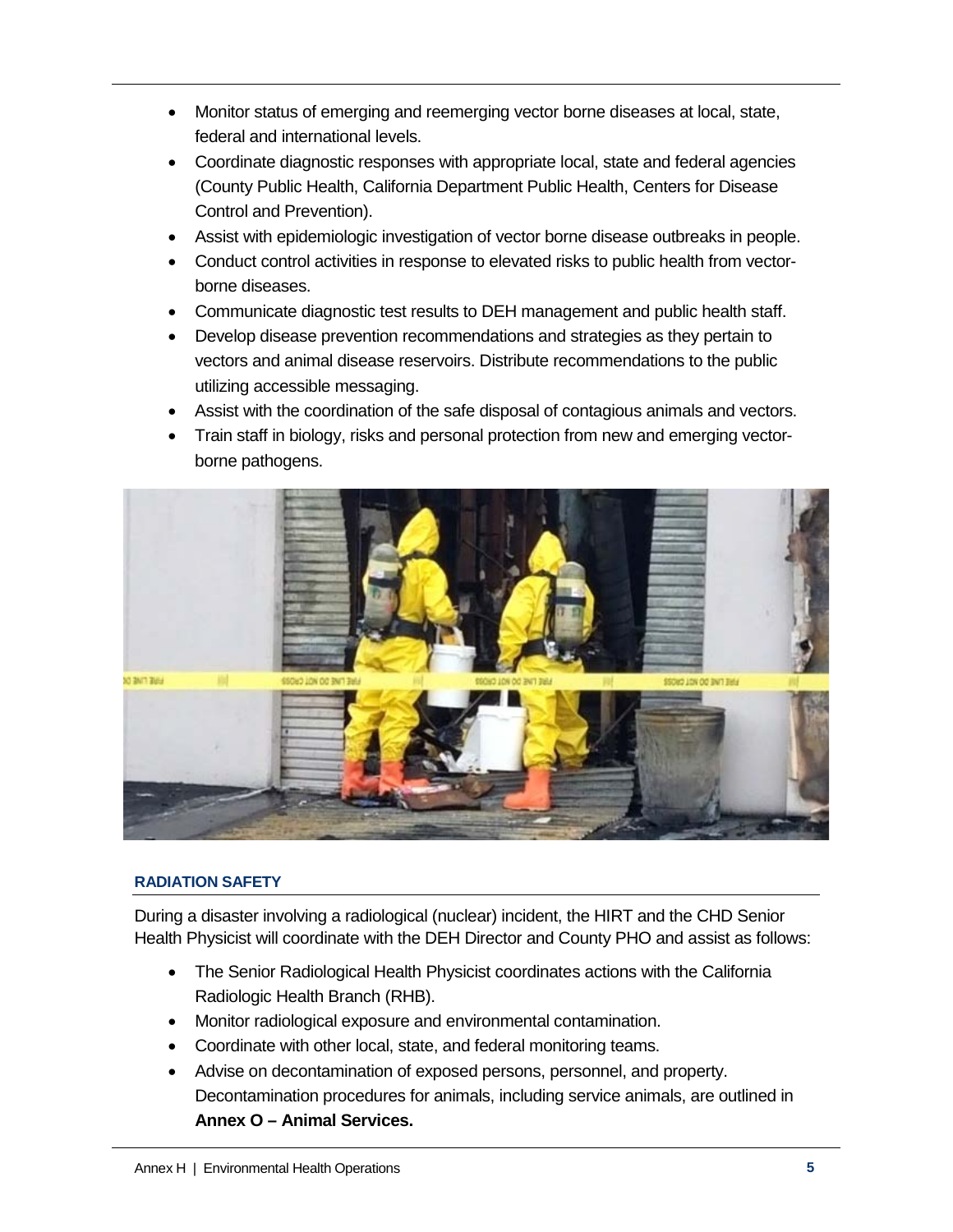- Advise on other radioactive preventative measures.
- Advise on radioactive contamination of the environment and the population.
- Advise on control measures and recovery efforts from radiological incidents.
- Advise the DEH Director of the need for radiation preventative measures for emergency workers. The Director relays those recommendations to the County Public Health Officer (PHO).

## **OCCUPATIONAL HEALTH**

The Occupational Health Program of the DEH is often called upon to assist all other county departments in the event of a disaster that can affect their staff health and safety.

- Assist the Department of General Services (DGS) in the evaluation of County facilities for safe occupancy following a disaster.
- Provide recommendations to County employees regarding personal protective equipment.
- Assist the DGS with indoor air quality issues in County buildings during/following a disaster.
- Conduct air monitoring (for asbestos, lead, mold, smoke/dust etc.) as needed.
- Provide health and safety training to County employees as needed post disaster.
- Assist the Department of Human Resources (DHR) with worker's compensation claims investigations relating to the disaster.
- Assist departments with employee protection issues for pandemic influenza and other biological hazards.



# **Food and Housing Division (FHD)**

Mass feeding centers and/or emergency shelters may be at maximum capacity as a result of damage to restaurants, grocery stores, and residences. Some food facilities may attempt to continue to operate following an emergency. Maintaining food safety at these facilities will be a high priority. Several aspects of food safety will require monitoring to prevent foodborne illnesses. These functions may include:

- Inspect and advise on general food safety for impacted permitted food facilities, mass feeding centers and temporary emergency shelters.
- Guidance and oversight include assessment of damaged or spoiled food and verification of approved sources of food.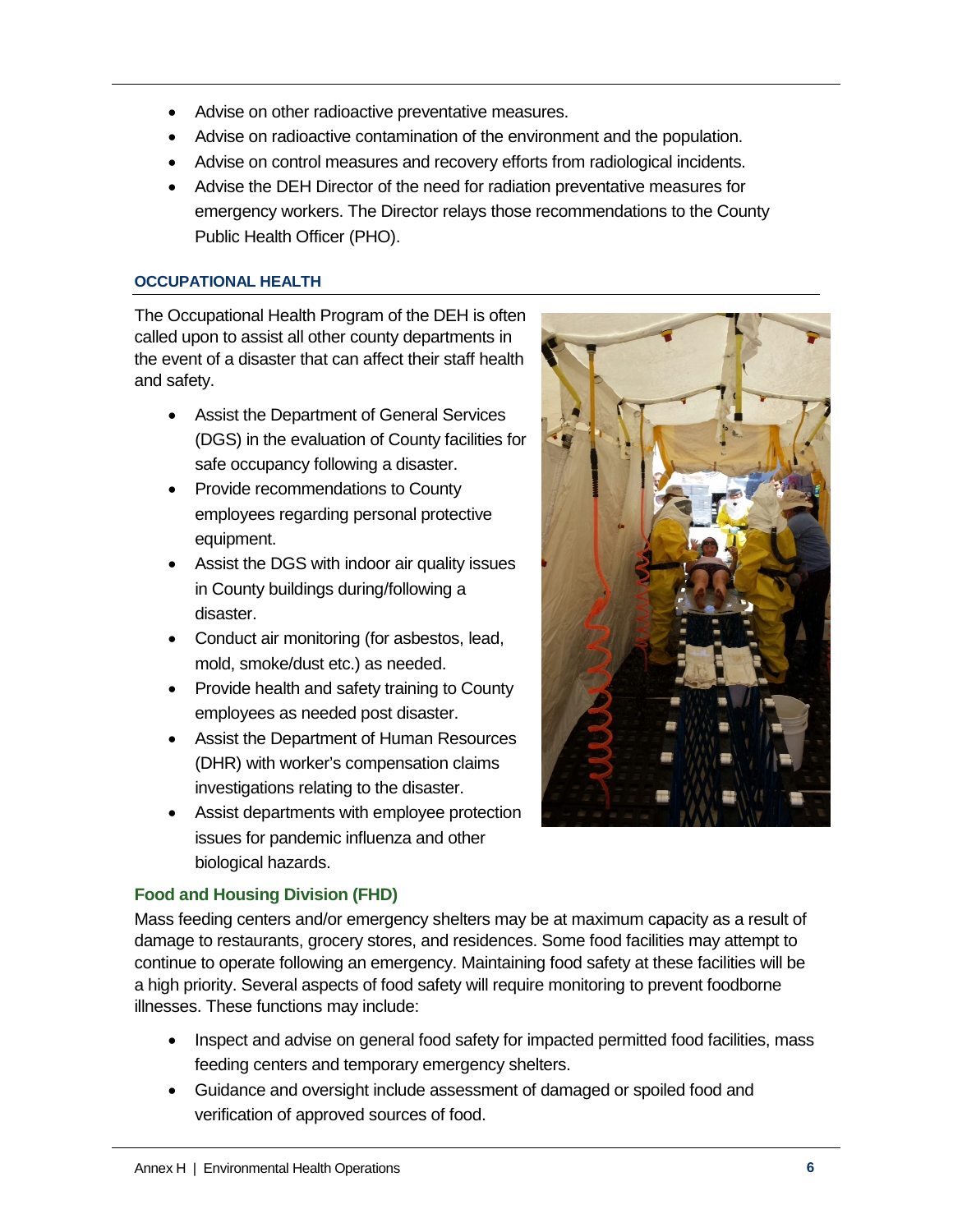- Survey of the food delivery system to prevent food contamination or spoilage.
- Conduct inspections as necessary to ensure food is prepared and served in a manner that minimizes the risks of foodborne illnesses.
- Advise permitted and unpermitted food facilities on required food safety modifications needed due to the emergency conditions.
- Conduct food-borne and water-borne illness outbreak investigations in coordination with the Health and Human Services Agency (HHSA).
- Assist with conducting assessments of emergency shelters and advise on health and safety hazards related to food, sanitation, and housing.
- Assist building departments with the damage/health and safety assessment of permitted multi-family dwelling units in areas where DEH is the housing authority.
- Conduct damage/health and safety assessments to identify impacted public swimming pools that may pose an imminent health or safety threat.
- Provide guidance to permitted food facilities, mass feeding centers, and emergency shelters that may be impacted by boil water orders, power outages, and water outages.

# **Hazardous Materials Division (HMD)**

The HMD is the Certified Unified Program Agency (CUPA) for San Diego County. The Unified Program is the consolidation of six state-regulated environmental programs into one program under the California Environmental Protection Agency. The six programs are:

- 1. Aboveground Petroleum Storage Act (APSA) Program
- 2. California Accidental Release Prevention (CalARP) Program
- 3. Hazardous Materials Business Plan (HMBP) Program
- 4. Hazardous Materials Management and Inventory Program
- 5. Hazardous Waste and Hazardous Waste Treatment Program
- 6. Underground Storage Tank (UST) Program

The HMD of the DEH is trained and equipped to respond to hazardous materials incidents associated with a CBRN. Through an agreement between the Unified Disaster Council (UDC) members, HMD and the City of San Diego Fire-Rescue Department make up the Joint Hazardous Incident Response Team (HIRT). The HIRT was formed to provide a regional response program, serving the OA.

The HIRT has been rated as a Type 1 Hazmat Team by the California Emergency Management Agency Cal-OES. A Type 1 team is capable of responding to several types of

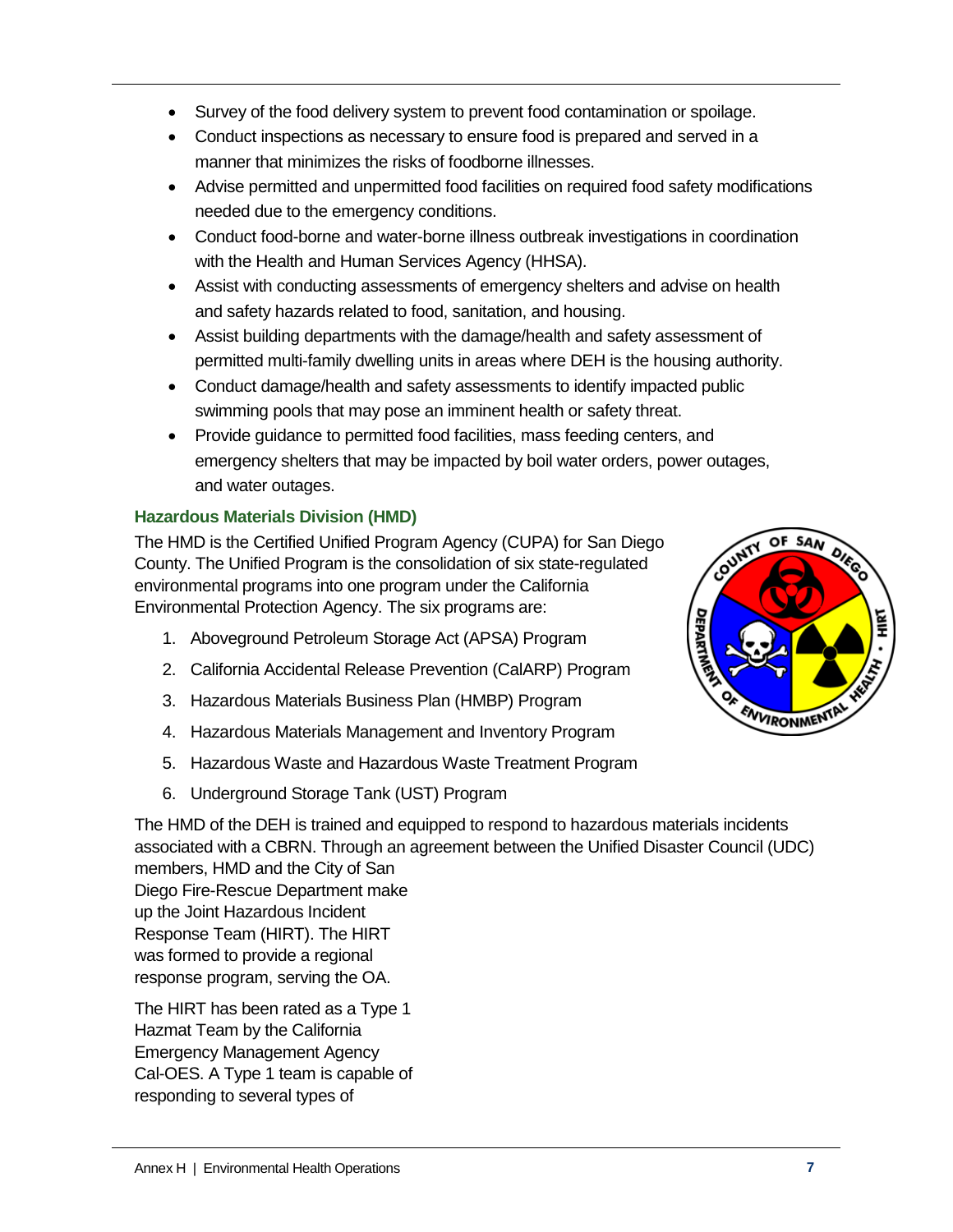incidents: known industrial chemicals, unknown industrial chemicals, weapons of mass destruction, and CBRN substances.

In the event of a HazMat incident, a responding unit will proceed to the incident site and coordinate with other on-site agencies under the operations section.

HMD will assist the designated Incident Commander as requested and will provide the following services as needed:

- Conduct environmental surveys to identify the hazardous materials and wastes released due to a disaster.
- Continuously monitor the status of the incident to determine the population at risk, the effect on environmentally sensitive areas, and the impact to economically sensitive areas.
- Conduct field sampling to determine the extent of contamination in soil, water, or air.
- Conduct on-site screening for identification of unknown chemicals.
- When feasible, mitigate and stabilize a hazardous materials release to protect the health and safety of the population around the incident.
- Provide analysis of unidentified hazardous materials that may adversely affect individuals, the general public, or the environment, on an as needed basis.
- Provide health and safety information to all response agencies and act as an on-site safety officer as necessary.
- Make recommendations to the Incident Commander and other private or public response agencies concerning methods to be used in spill control, cleanup and site restoration.
- Evaluate the adequacy of final site cleanup and help coordinate the removal of the hazardous materials.
- Provide technical information concerning the characteristics of released or spilled substances to medical and other response agencies having need of such information.
- Conduct damage assessments/health and safety assessments to identify any permitted facilities that may cause a CBRN release/hazard due to an emergency or natural disaster.
- Advise on evacuation, isolation, shelter in place, and mitigation measures necessary to modify or reduce adverse conditions effecting public or environmental health.
- Coordinate environmental health mitigation and response activities with other public and private response organizations. Coordinate Federal funding and reporting for clean-up and reporting and access to state and federal funding/stabilization.
- Provide assessment of underground storage tank systems to determine the integrity of the systems after a natural disaster.

**NOTE:** Responses to a significant oil spill impacting, or with the potential to impact, the OA are addressed in the San Diego County Operational Area Oil Spill Contingency Element of the Area Hazardous Materials Plan.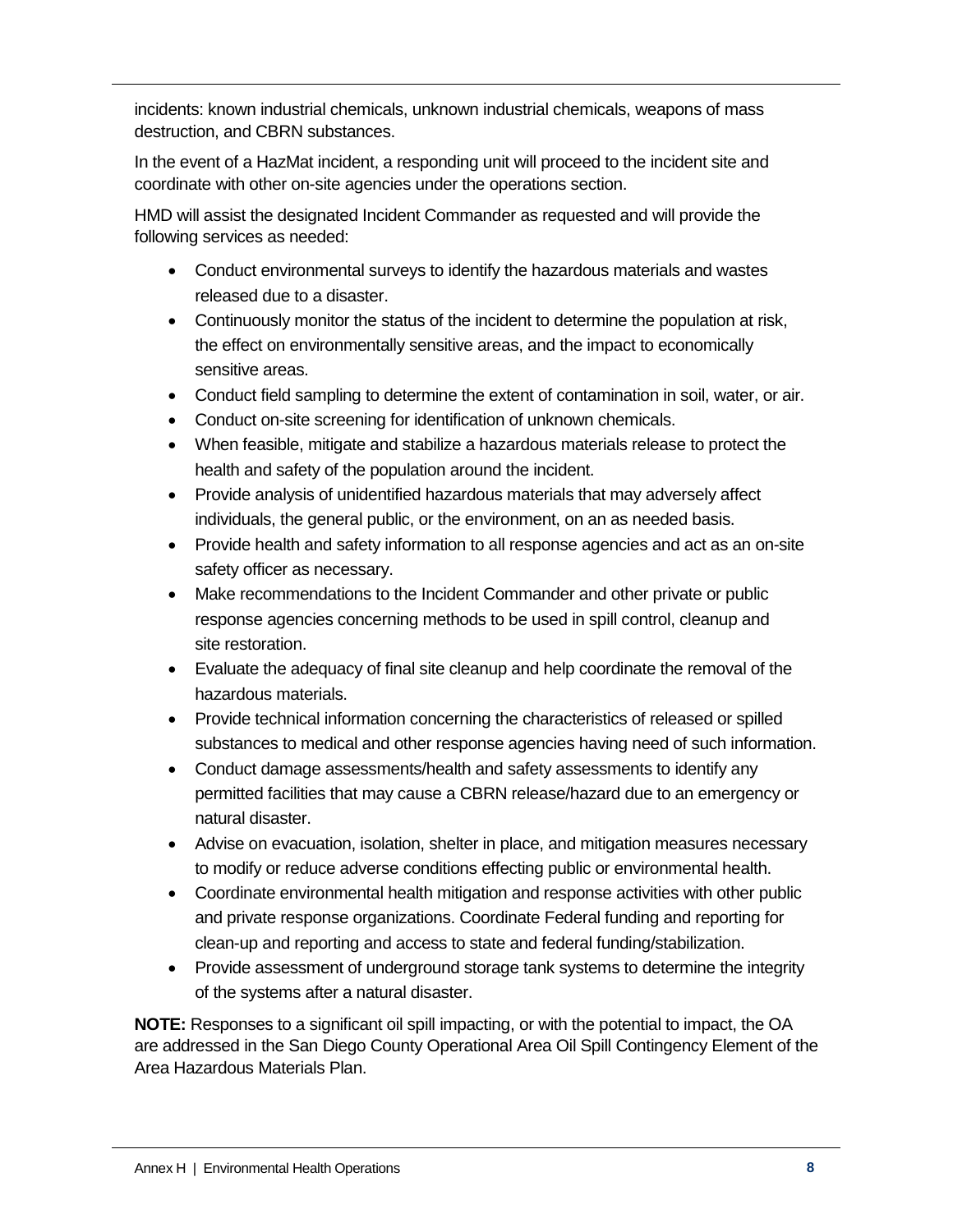## **Land & Water Quality Division**

The Land & Water Quality Division (LWQD) of the DEH regulates water and wastewater issues, mobile home parks, substandard housing, monitoring of drinking water wells, and onsite wastewater disposal systems. In the event of an emergency, LWQD staff will be able to expedite the review of emergency plans for the repair or reconstruction of private drinking water wells, small water system wells and onsite wastewater disposal systems.

LWQD will assist other departments and divisions in the following ways:

- Provide technical information concerning the characteristics of released or spilled substances from underground storage tanks and other facilities containing hazardous substances and evaluate remediation strategies and final site cleanup.
- Expedite the review of plans for the repair of onsite wastewater disposal systems and drinking and monitoring wells.
- Assist in the inspection of mobile home parks in unincorporated areas and contract cities for safety and habitability.
- Assist with conducting environmental surveys of permitted and un-permitted establishments for releases of hazardous substances, septic wastes, and nonpotable drinking water supplies.
- Assist in the inspection of tenant occupied structures to determine if substandard conditions exist in the unincorporated areas and contract cities.

## **EMERGENCY WATER SUPPLY**

During emergency conditions, most major water districts have emergency and mutual aid agreements to supply water to areas of most critical need. Where potable water sources may be limited, Environmental Health functions to:

- Provide proper health and disinfection information when alternate water resources are used, such as trucked-in water, use of agricultural wells, streams, pools and ponds.
- Provide proper health and disinfection information in accessible formats for potable water sources at Field Treatment Sites, mass feeding and housing and shelter areas.
- Assist the Public Health Laboratory by sampling water supplies to test for the presence of Coliform bacteria or other suspected contaminants.
- Issues boiled water orders as needed for compromised small water systems.
- Confirm the sanitary transportation and treatment of water to be used as a potable water supply and verifies that the water is potable prior to consumption.

## **SEWAGE HAZARDS**

Several aspects of human waste disposal management will need oversight to prevent the spread of disease. This oversight may include actions to:

• Determine the risks and hazards for the disposal of sewage where the public may come in contact or where it may contaminate drinking water supplies.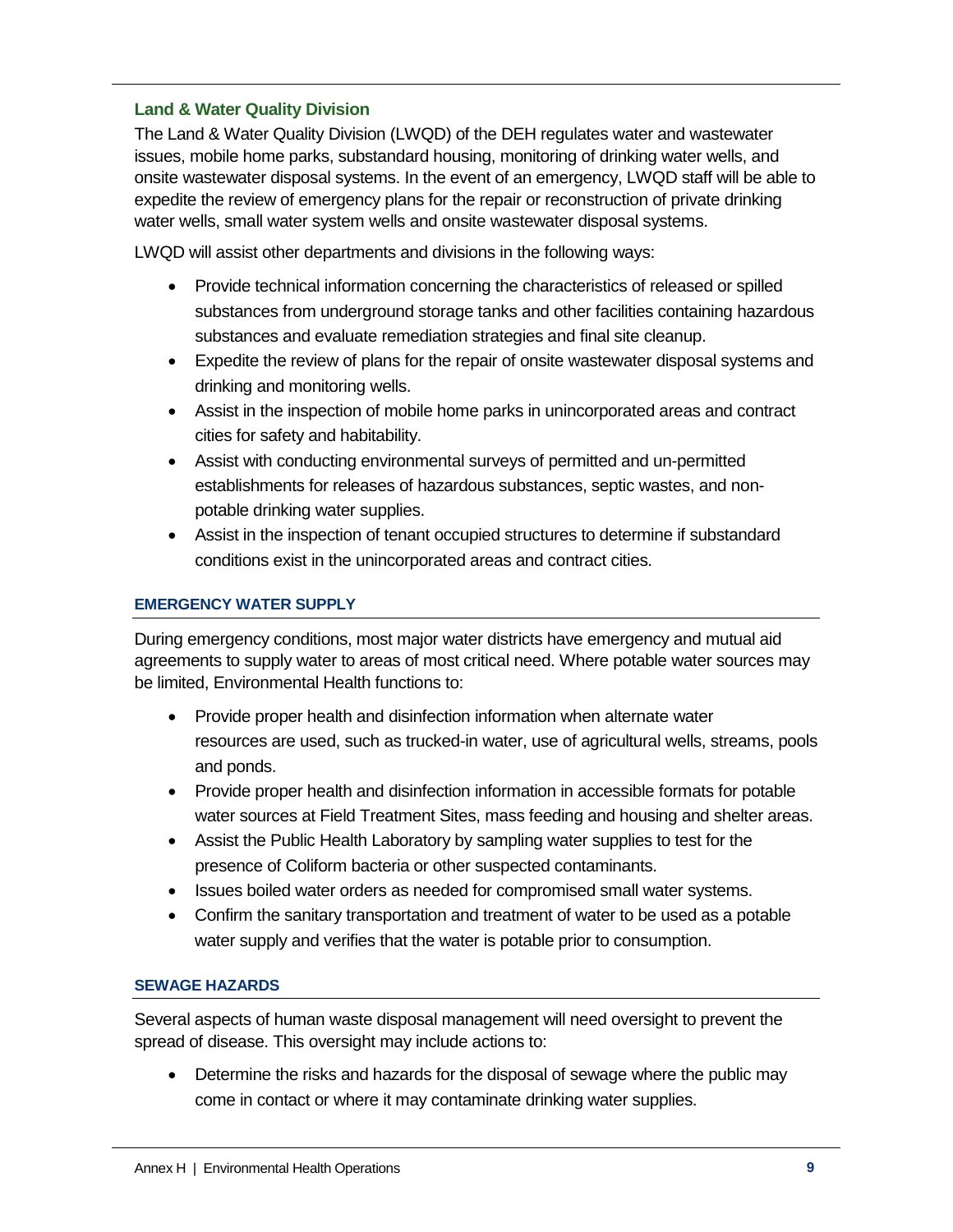- Establish quarantine areas in the event of sewage contamination.
- Coordinate the provision of temporary measures for the collection of and the sanitary disposal of human waste.
- Human waste generated from lack of sanitary facilities or from emergency toilet facilities may have to be disposed of at sanitary landfills or specially prepared and selected sites, including excavations or fill and cover sites if sewer treatment facilities are not in operation.
- Inspect pump trucks used to remove liquid wastes.
- Inspect sewage disposal units including community trench latrines, pit privies, and mobile latrines or chemical toilets.

## **LONG TERM HAZARD MITIGATION**

- Evaluate the risks posed to public health and water resources from hazardous substance releases.
- Advise mitigation measures necessary to mitigate hazardous substance releases from abandoned or contaminated sites.
- Coordinate site assessment and mitigation activities with other public agencies and private entities.

## **SOLID WASTE**

DEH-Solid Waste Local Enforcement Agency (LEA) regulates solid waste issues in the County (excluding the City of San Diego) before and after disasters that impact solid waste handling and disposal. The California Department of Resources Recycling and Recovery (CalRecycle) can/has adopted regulations for the LEA to:

- Approve emergency waiver requirements of State standards and permit conditions for solid waste operators to accept disaster-related solid waste.
- Process and issue approvals for temporary Emergency Transfer/Processing Operations and Emergency Construction and Demolition/Inert Debris Processing Operations.
- Maximize the availability of handling, processing, transportation, storage, and disposal capacity through the period of increased need during emergencies
- Provide trained staff to monitor any potential public health and safety issues related to the migration of landfill gas.
- Coordinate issues and environmental concerns related to solid waste and disposal sites with other regulatory agencies, the operator/owners, and the community. These issues may include odors, noise, dust, extended operating hours and changes in permitted tonnages at disposal sites and transfer stations, site security, vectors, and landfill gas.
- Inspect the disposal of special wastes, such as food waste generated from mass feeding centers and quarantines.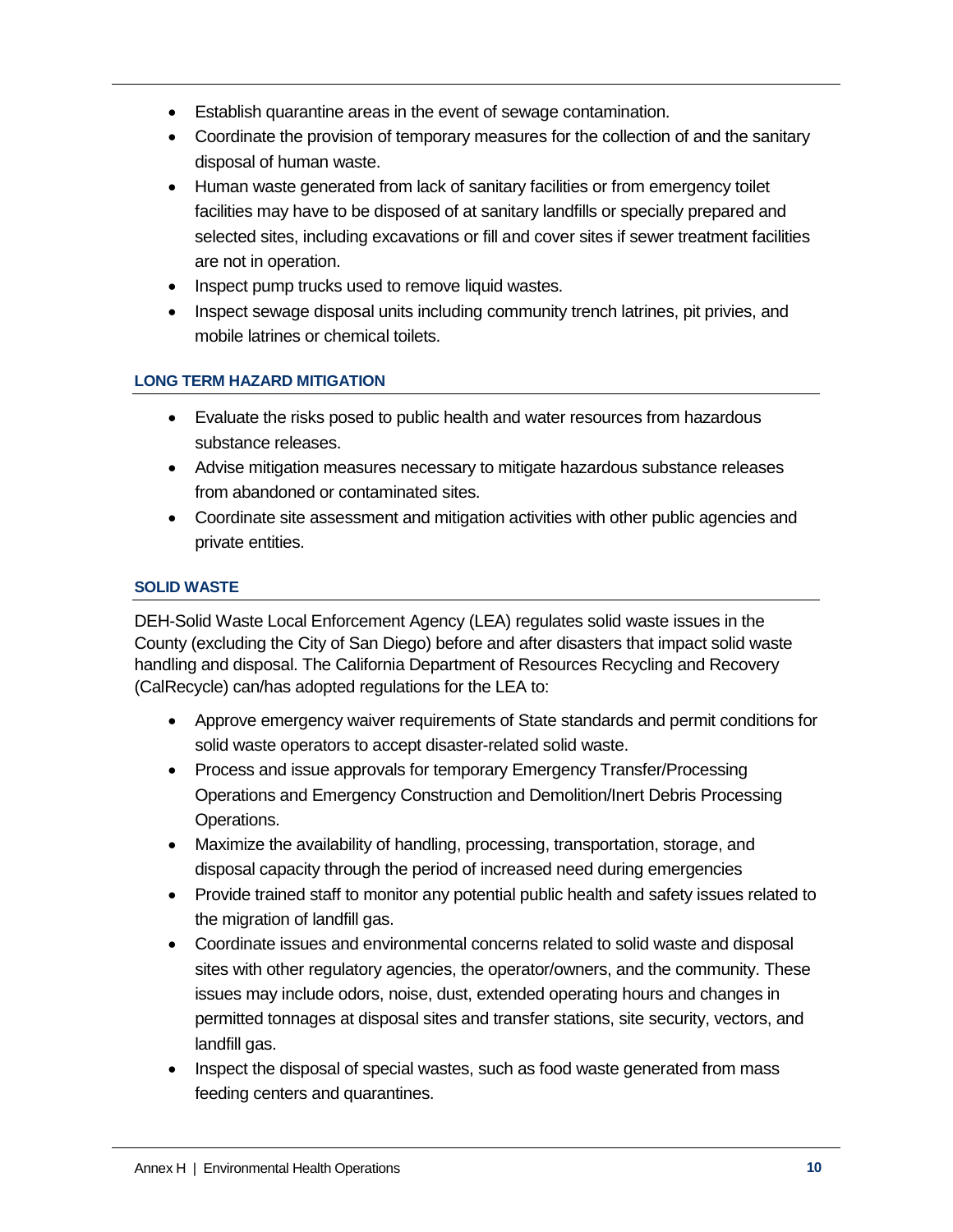- Investigate and monitor solid waste issues in the general community related to commercial storage and illegal solid waste facilities and operations.
- Inspect for proper disposal of collected waste in an approved landfill or by burial, incineration or open dump as a last resort.

# **RESOURCES**

DEH develops and maintains a capability for identifying specific resources that are helpful to DEH within the OA. Additionally, DEH, through the Logistics Section of the OA EOC, is responsible for the procurement, allocation and distribution of environmental resources required to support environmental health operations.

The Environmental Health Disaster Preparedness Plan (EHDPP) includes information, SOPs and checklists to facilitate an environmental health disaster response. The following information is included in the plan:

- Notification and Recall Lists of Environmental Health Personnel.
- Environmental Health Emergency Telephone Numbers.
- Designated Amateur Radio Operators.
- Hazardous Material Haulers and other Emergency Transportation Resources.
- Septic Tank Pumpers.
- Emergency Chemical Toilet and Portable Restroom Suppliers (ADA compliant).
- Location of Emergency Water Supplies.
- National Guard Resources (Public Health specific).
- Water Purveyors.
- List of Analytical Laboratories.
- Pesticide Emergencies Reference List.
- Chemical and Biological Sampling Devices.
- Members of Radiation Monitoring Teams.
- Location of Field Monitoring Equipment.
- Hospitals with capability to handle ill or injured patients contaminated with radioactive material (coordinated with the Health and Human Services Agency of the County of San Diego).
- Miscellaneous Support Agencies.

**NOTE:** The EHDPP is maintained by the Department's Disaster Coordinator with the assistance of the Division Chiefs.

# **DIRECTION, CONTROL, OR COORDINATION**

# **PLAN ACTIVATION AND TERMINATION**

This annex is automatically activated when the OA EOC is activated. Upon activation, the DEH Director/Assistant Director/Deputy Director determines the extent of environmental health services needed for response to the disaster and activates the DEH-DOC. The DEH-DOC will coordinate all environmental activities for the DEH and relay the activities to the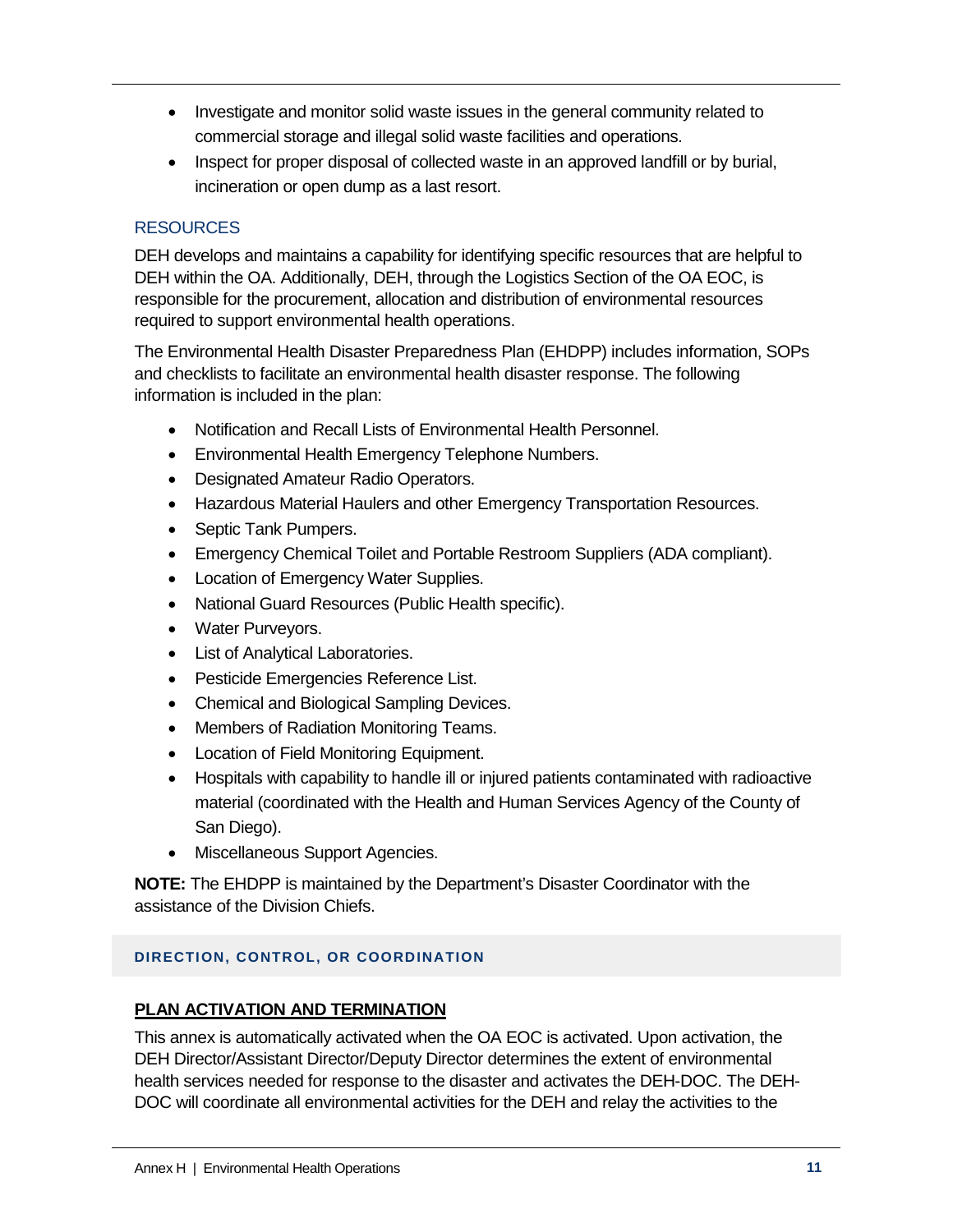OA EOC environmental health desk. Additionally, once activated, the Director/Assistant Director/Deputy Director of DEH will ensure the annex is implemented and executed according to the policies, priorities, and direction established by the Management Section of the DEH-DOC. This annex can be terminated when the OA EOC is deactivated but will depend on the extent of the disaster recovery needed. Portions of this annex may continue on until the disaster recovery is complete.

## **INFORMATION COLLECTION AND DISSEMINATION**

In order to establish a common operating picture, the OA EOC requires information to be shared by all agencies involved in the incident response, whether in the field or staffing the OA EOC. Establishing a common operating picture and maintaining situational awareness are essential to effective incident management. For Environmental Health issues, information will be provided to the DEH-DOC via the Environmental Health desk at the OA EOC.



The OA EOC must provide the DEH-DOC with as much information as possible to make educated decisions about incident response priorities and objectives. The DEH-DOC requires information such as type of incident/disaster, population/communities affected, resources available, and any other relevant incident information that would aid or should be considered in decision-making. Information is shared so that all incident response personnel maintain situational awareness and information is used by intended recipients to take appropriate response actions.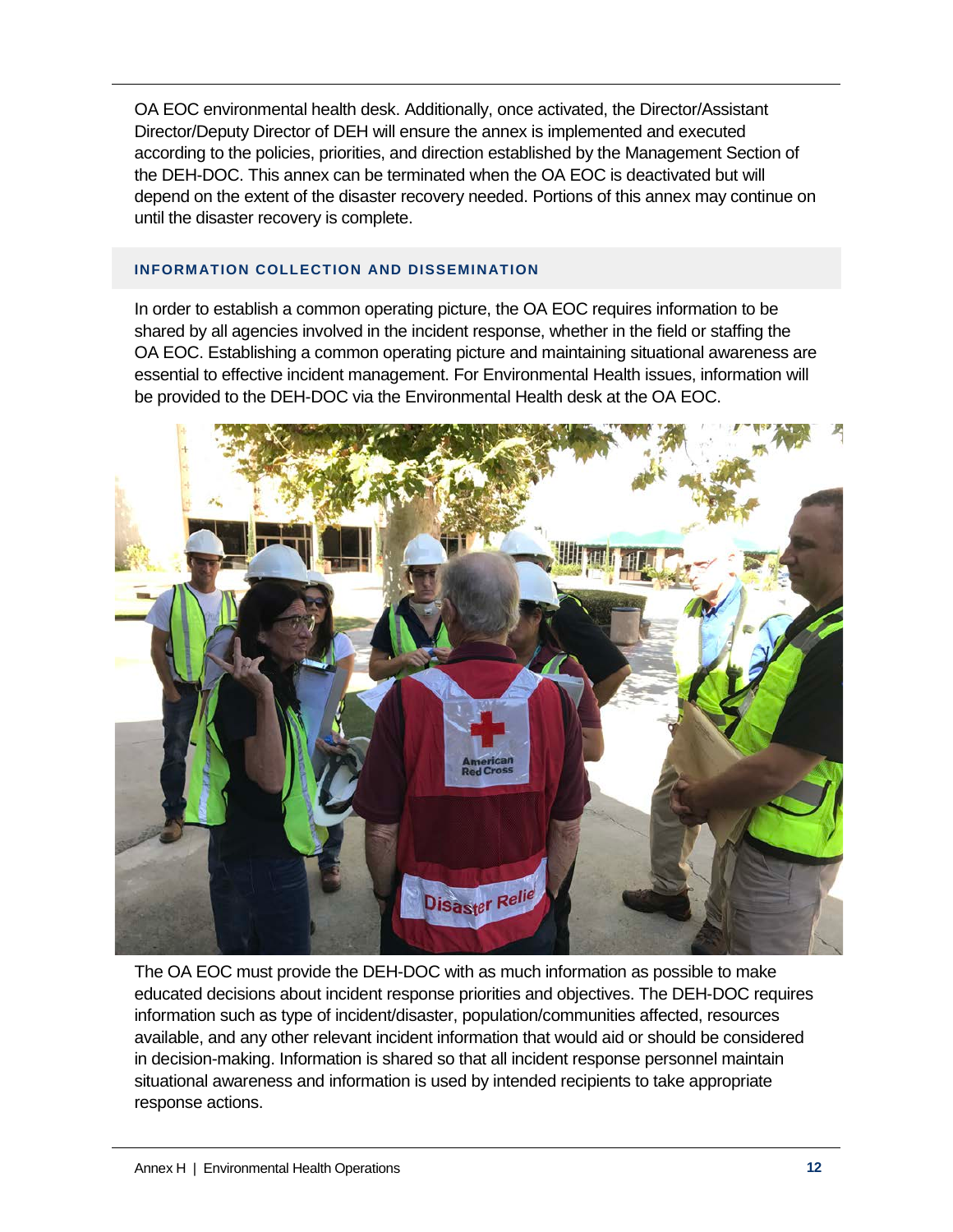OA EOC Operational Period briefings are conducted at the beginning of each operational period. Additional briefings are scheduled as necessary to pass along vital information to those persons who need it. Any information or incident updates from the DEH-DOC that needs to be passed along during a briefing will be provided to the Environmental Health desk in the OA-EOC who will then disseminate that information to the Joint Information Center if needed.



# **OA EOC JOINT INFORMATION CENTER (JIC)**

The DEH-DOC will provide the JIC with information regarding Environmental Health issues and recovery response. The JIC in-turn will craft a message. Once approved by the OA EOC Director, it will be disseminated to the public in the form of a press release, interview, or other method.

The DEH-DOC will ensure that current and accurate information is posted on the DEH website and/or other social media outlets for use by the general public to assist them in disaster recovery.

## **COMMUNICATIONS**

Communication is a critical part of incident management. This section outlines the DEH communications plan to provide clear, effective internal and external communication between the OA EOC, incident response personnel, and the general public. For additional information on emergency information dissemination, see Annex L.

## **NOTIFICATION AND WARNING**

Timely warnings of an emergency condition(s) are essential to preserving the safety of county residents as well as establishing an effective incident response. Upon learning of an incident, the Office of Emergency Services (OES) is responsible for disseminating a public message,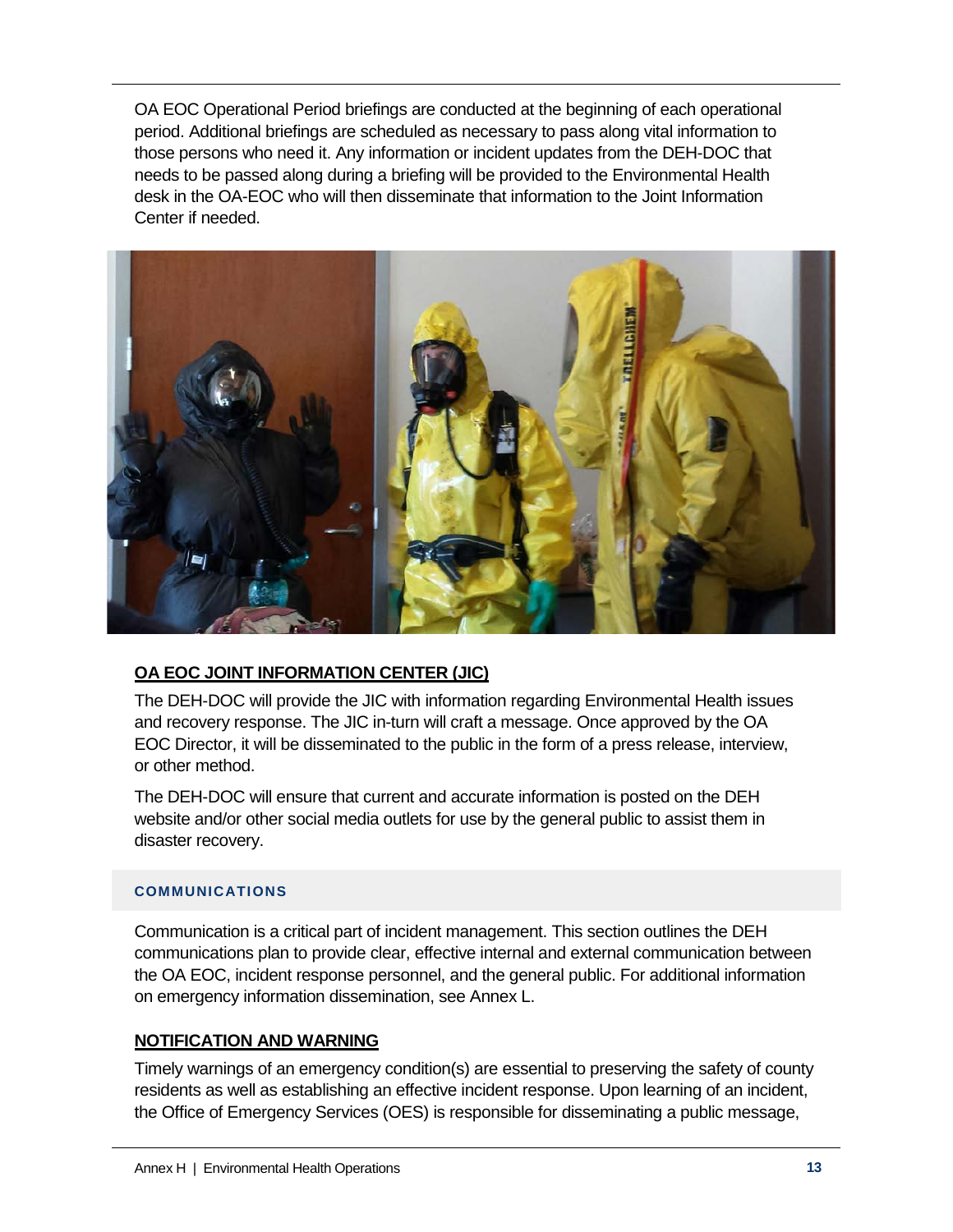and notifying personnel of an OA EOC activation. DEH personnel assigned to the OA EOC will be notified by OES.

Upon notification of an OA EOC activation, DEH personnel will use the county's mass notification system to activate the DEH-DOC staff.

# **EMERGENCY PUBLIC INFORMATION**

The County Public Information Team and Public Information Officer (PIO) will report to the OA EOC and are responsible for the public communications efforts relative to the emergency. All emergency communications from DEH will be forwarded from the DEH-DOC to the OA EOC JIC for dissemination.

# **NON-EMERGENCY EXTERNAL COMMUNICATIONS**

During an incident, the DEH-DOC expects a high volume of calls from the public seeking Environmental Health incident information. Information will be distributed through Environmental Health duty desks and 211. The DEH-DOC will ensure that information posted on the DEH web site is current and will provide the information related to environmental health issues.

# **ADMINISTRATION, FINANCE, AND LOGISTICS**

Under SEMS, special districts are considered local governments. As such, they are included in the emergency planning efforts throughout the OA. The OA Emergency Organization, in accordance with SEMS, supports and is supported by:

- Cities within the OA
- The County of San Diego
- Special Districts
- Other Counties
- The State of California
- The Federal Government

NIMS provides a consistent nationwide template to enable Federal, State, local, and tribal governments and private-sector and non-governmental organizations to work together effectively. NIMS also enables these entities to efficiently prepare for, prevent, respond to, and recover from domestic incidents, regardless of cause, size, or complexity, including acts of catastrophic terrorism.

There are some City and County personnel who do not have specific task assignments. They are automatically designated by State Law as Disaster Service Workers (DSWs) during a disaster, and serve in the response effort.

- "ALL PUBLIC EMPLOYEES AND ALL REGISTERED VOLUNTEERS OF A JURISDICTION HAVING AN ACCREDITED DISASTER COUNCIL ARE DISASTER SERVICE WORKERS," per Government Code Title I, Division 4, Chapter 8, and Labor Code, Part I, Division 4, Chapters 1 and 10.
- The term public employees include all persons employed by the State, or any County, City or public district.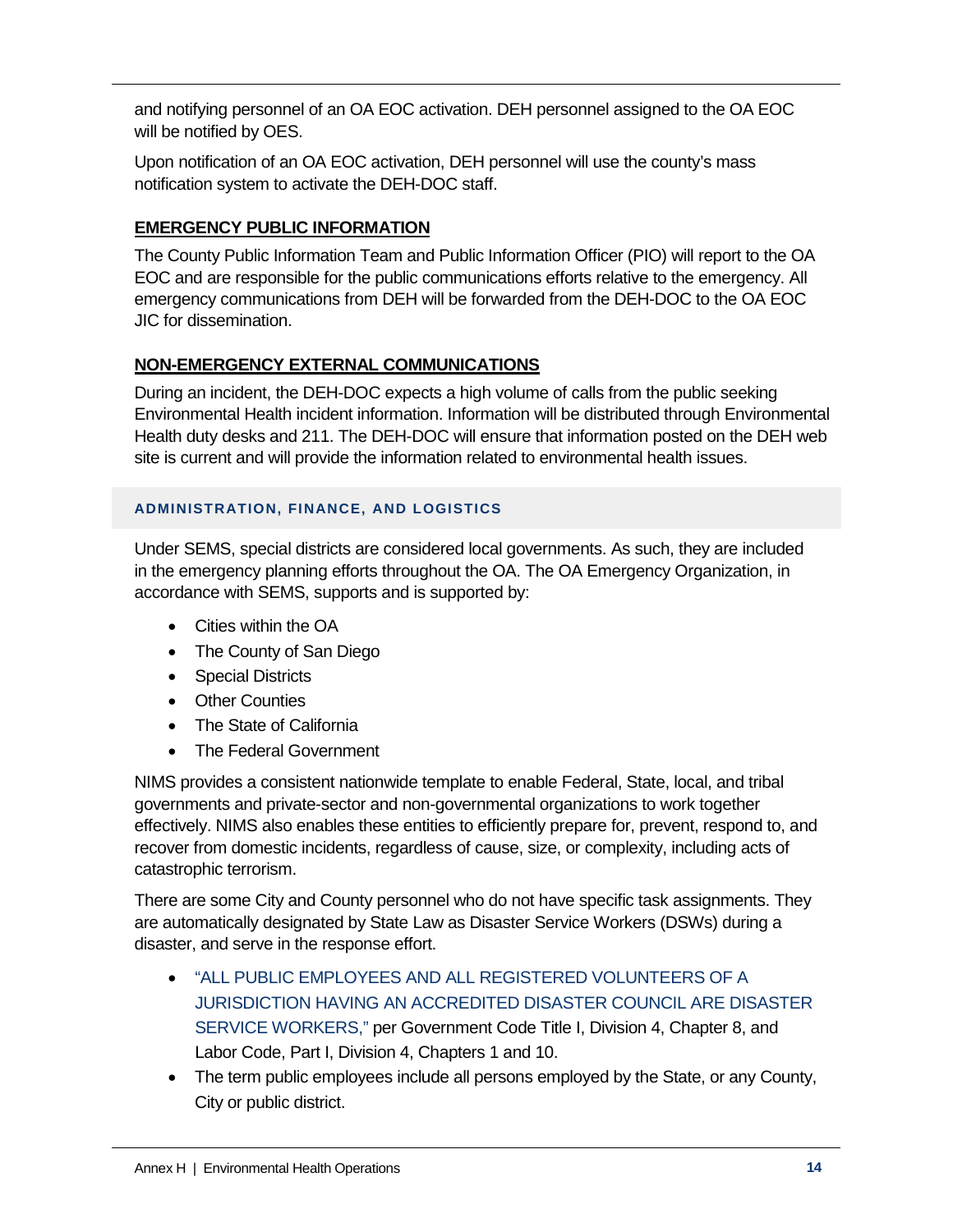• Other personnel including volunteers can be quickly registered by OES as DSWs, which provides Workers Compensation and liability coverage.

All DEH employees receive disaster service worker training upon being hired at the DEH.

Mutual aid, including personnel, supplies, and equipment, is provided in accordance with the California Master Mutual Aid Agreement, and other OA Mutual Aid Agreements.

# **RESOURCE REQUESTS**

Resource requests are submitted according to the NIMS ICS structure established within the OA. Resource request will be addressed locally, regionally, and statewide if necessary. Resource requests will be channeled to the DEH-DOC via the Environmental Health desk at the OA EOC.

# **LOGISTICS**

The DEH has limited needs for logistics in an activation of this annex. The DEH will make logistics requests via the DEH DOC Logistics and Finance Chief. If logistical resources are not readily available the DOC Logistics and Finance Chief will reach out to the OA EOC Logistic Chief for assistance.

## **ANNEX DEVELOPMENT AND MAINTENANCE**

This annex is a product of the OA EOP. As such, the policies, procedures, and practices outlined in the OA EOP govern this annex. OES coordinates the maintenance and updates of this annex every four years, in accordance with the maintenance schedule established for the OA EOP. Record of changes, approval, and dissemination of the OA EOP will also apply to this annex.

Updates to the appendices in this annex can be made before such time for multiple reasons, including but not limited to changes in policy/procedure, improvements and recommendations based on real life events or exercises, etc. Recommended changes should be submitted to OES at [oes@sdcounty.ca.gov](mailto:oes@sdcounty.ca.gov)

# **AUTHORITIES AND REFERENCES**

DEH enhances San Diegans' quality of life by protecting public health and safeguarding environmental quality, educating the public to increase environmental awareness, and implementing and enforcing local, state, and federal environmental laws.

Environmental Health Laws and Regulations the DEH enforces can be found in, but not limited to the California Health and Safety Code and the California Code of Regulations. Specific references can be found in the DEH Continuity of Operations Plan.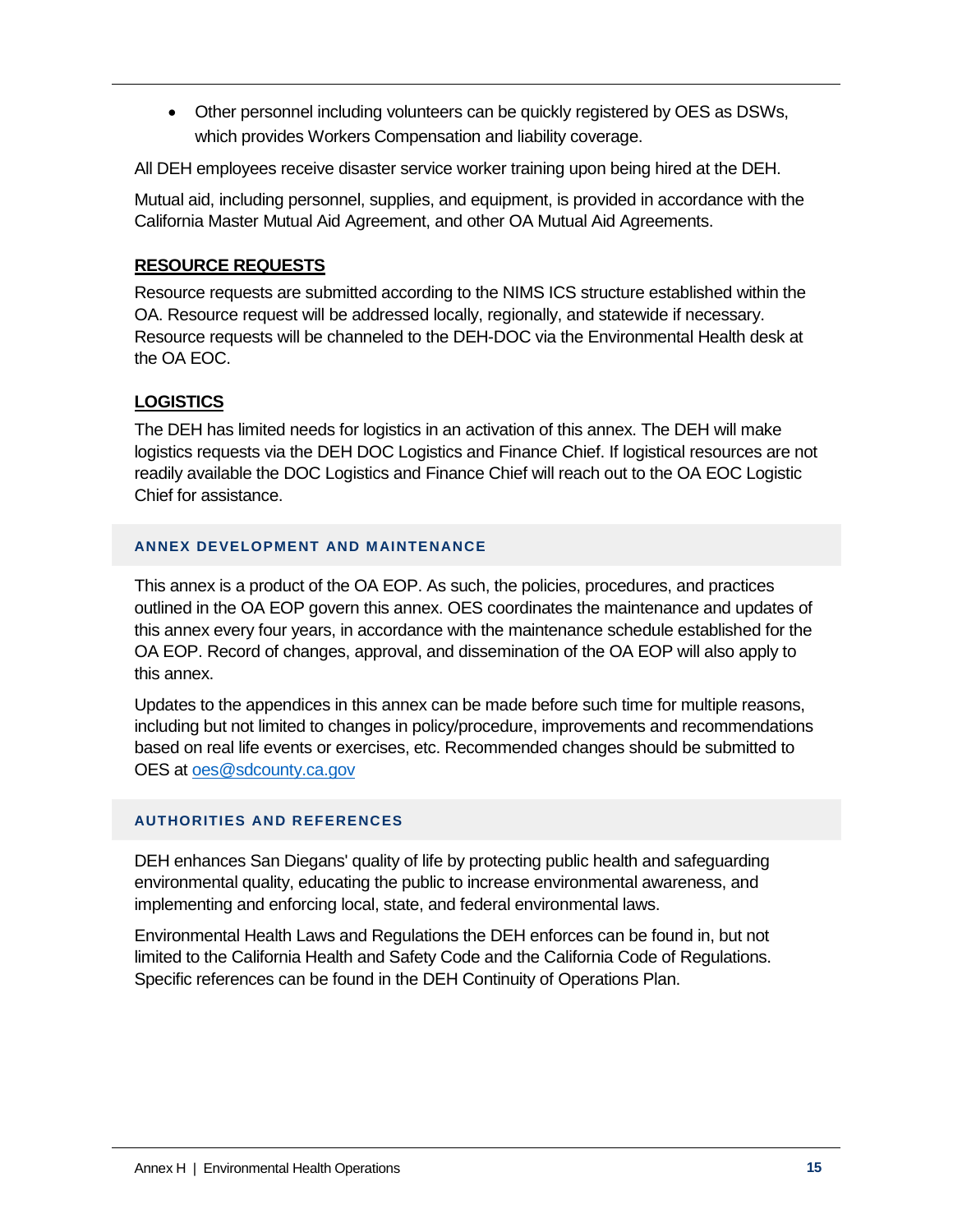### **ATTACHMENT A**

### **STATE RESPONSIBILITIES**

The Director, State Department of Public Health, serves as State Director of Public Health and will have the overall responsibility for coordinating statewide disaster environmental health operations and support.

The following state agencies have varied capabilities and responsibilities for providing support to environmental health disaster operations.

## DEPARTMENT OF HEALTH SERVICES (DHS) OR DEPARTMENT OF PUBLIC HEALTH (CDPH)

DHS is primarily responsible, under the State Director of Public Health, for the administration and coordination of a statewide disaster environmental health program.

This includes coordinating, supervising, and assisting those essential services required to do the following.

- Assure availability of safe drinking water.
- Prevent and control communicable disease.
- Provide technical assistance in the safe operation of sewage collection, treatment, and disposal systems.
- Assure prevention and control of vectors, including flies, mosquitoes, and rodents.
- Assure observance of health aspects in management of solid waste disposal, including proper disposal of dead animals and human remains.
- Assure safe management of hazardous wastes, including handling, transportation, and disposal.
- Ensure safety of emergency supplies of food and other products.
- Ensure rapid restoration or replacement of facilities for processing, storing, and distributing food, and other products.
- Rapidly establish measures to mitigate damage to environmental health from radiological accidents, including providing technical assistance, safety criteria for recovery, re-occupancy, and rehabilitation of contaminated areas.
- Provide support to the California Air Resources Board in carrying out the public health aspects of the California Air Pollution Emergency Plan.

## DEPARTMENT OF FOOD AND AGRICULTURE

- Administers programs for the control and eradication of diseases, pests or chemicals affecting animals, poultry or crops.
- Provides information on the protection of human and animal food from contamination by harmful residues or chemicals.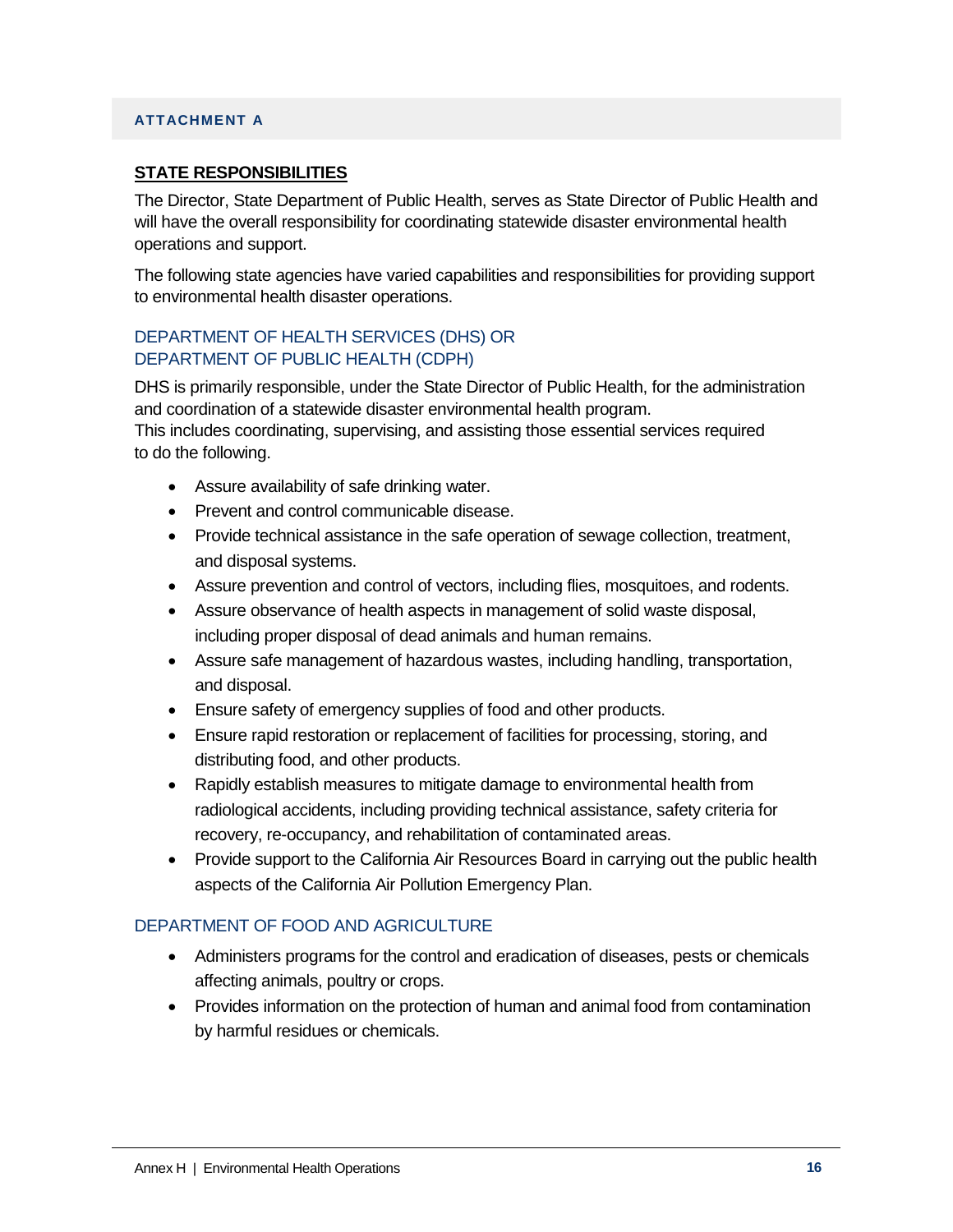## CALIFORNIA ENVIRONMENTAL PROTECTION AGENCY – AIR RESOURCES BOARD

- Develops plans to prevent substantial endangerment to the health of persons by anticipating and preventing or abating air pollution emergencies.
- Coordinates the execution of air pollution emergency plans with OA EOC and Regional Air Pollution Control Districts, State OES and other public agencies.
- Coordinates the monitoring of air quality and issues bulletins consistent with public safety as required by DHS.

## CALIFORNIA ENVIRONMENTAL PROTECTION AGENCY – STATE WATER RESOURCES CONTROL BOARD

- Ensures safe operation of sewage collection, treatment, and disposal systems.
- Provides water quality advice and support in emergency operations.

# CALIFORNIA DEPARTMENT OF RESOURCES RECYCLING AND RECOVERY (CALRECYCLE) [FORMERLY KNOWN AS CALIFORNIA INTEGRATED WASTE MANAGEMENT BOARD]

- Ensures proper disposal of solid wastes.
- Adopted regulations for LEA's to provide maximum availability for the proper disposal of solid waste during emergencies.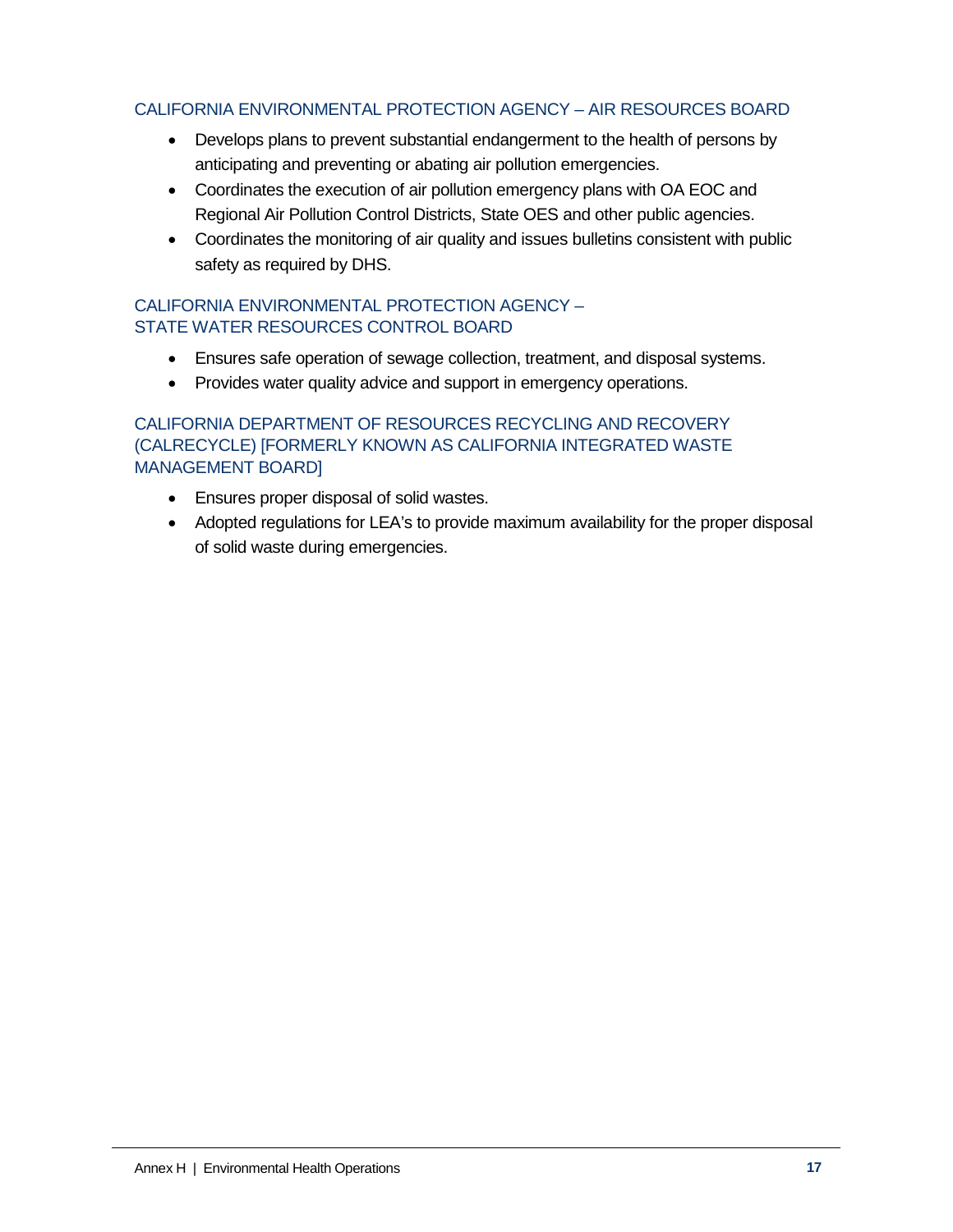### **ATTACHMENT B**

### **FEDERAL RESPONSIBILITIES**

The Department of Health and Human Services, operating under its own statutory authority or following a Presidential Declaration of an Emergency, may provide disaster environmental health services.

## PUBLIC HEALTH SERVICE

Public Health Service has the primary federal responsibility for activities associated with health hazards resulting from emergencies and will:

- Assist state and local communities in taking protective and remedial measures for ensuring sanitary food and potable water supplies; adequate sanitary systems; rodent, insect, and pest control; care of sick and injured; and control of communicable disease.
- Assign professional and technical personnel to augment state and local forces.

## FOOD AND DRUG ADMINISTRATION

The Food and Drug Administration works with state and local governments in establishing public health controls through the decontamination, recall, or condemnation of contaminated food and drugs.

#### **Policies and Procedures**

If local resources (both public and private) are inadequate to cope with the situation(s), required support will be requested through the OA EOC to the appropriate California Governor's Office of Emergency Services (Cal OES) Mutual Aid Regional Emergency Operations Center (REOC). If the requirement cannot be met through resources available within the counties in the Region, the REOC staff or Director will request assistance from the State Operations Center (SOC) in Sacramento who will then forward the request to CDPH for assistance.

The provision of Federal resources prior to a Presidential emergency declaration, under the authorization of the Robert T. Stafford Disaster Relief and Emergency Assistance Act 42 U.S.C. §5191-5193 (The Stafford Act), is justified where prompt action is essential for the protection of life and property. After a Presidential declaration is made, and upon instructions from the Director, Region IX, Federal Emergency Management Agency, Federal agencies will make their resources available to support local and state emergency public health and sanitation efforts.